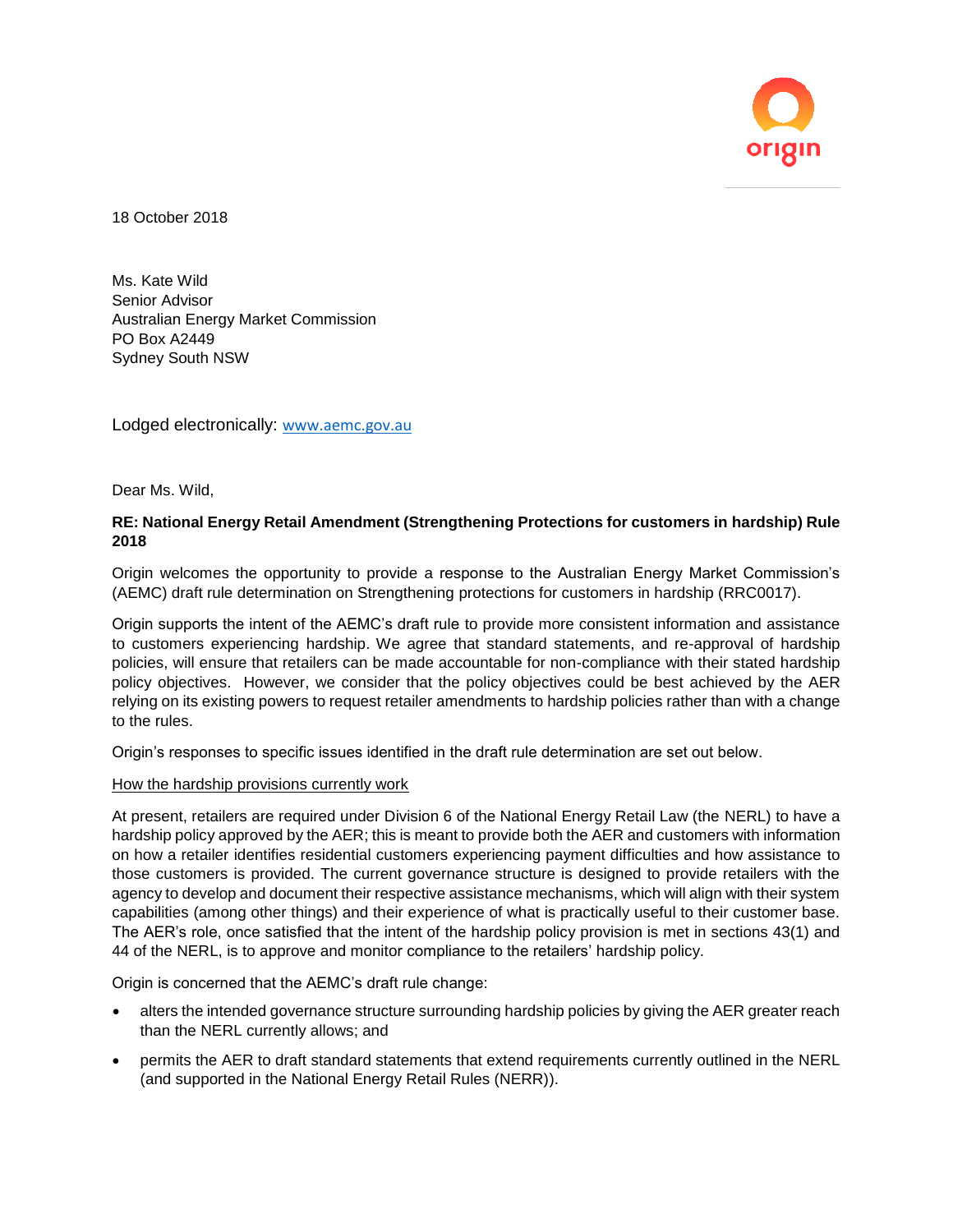## Concerns with drafting

The draft rule will require all retailers to resubmit a customer hardship policy that complies with the Hardship Guidelines to be established by the AER. The draft rule requires that the Hardship Guidelines will include standardised statements to give effect to the minimum requirements under s44 of the NERL and provide guidance to customers on their rights, and retailer obligations, regarding hardship provisions.

We are not opposed to measures which provide transparency to consumers about assistance available to them, as we believe that transparency supports consumer confidence in the energy market. Rather, Origin is concerned with the AEMC's drafting of new rule 75A(2)(b)(i), insofar as the AER's standardised statements 'give effect' to the minimum requirements as set out in the NERL.

Origin does not believe that new rule 75A(2)(b)(i) is reflective of the wording of the governance embedded in the NERL. Currently, retailers have the responsibility to 'give effect' to the consumer protections outlined in section 44 of the NERL through their hardship programs. The role of the AER is to monitor the efficacy of the policies and their associated programs, under sections 43(1) and 44; it is retailers, rather than the AER, that 'give effect' to the minimum requirements via their hardship policies and their implementation.

The AER already has the power to require retailers to change their policies if the AER is no longer satisfied that the policy meets the intended purpose. Origin understands that the AER considers the revision of hardship policies will be more difficult without the rule change. However, we retain the view that the rule change should maintain a clear delineation between the role of the retailer to develop policies that meet their regulatory and legal obligations and for the regulator to approve and assess these policies . We are concerned that this delineation has been blurred.

### Mechanism of the Standard Statements

Origin urges the AEMC to ensure the intent of the standard statements is made clear; namely that they are to reflect the customer entitlements under the NERL.

The NERL requires retailers to describe the way they provide these entitlements to customers in their hardship policies. The role of the AER is to ensure that they are satisfied that retailers' processes provide meaningful assistance and meet this obligation. Origin does not believe this can be achieved through inclusion of some of the sample standard statements provided, which go further than a description of the existing customer entitlements under section 44.

To provide an example, the draft standard statements numbered 1 and 2 exceed the existing obligations of retailers – particularly the points that outline the various referral criteria for a customer in hardship. Origin does not consider that this is within the intended operation of the Hardship Guideline and is concerned that including such statements as a minimum compliance standard will result in considerable over-capture of customers who are not actually in hardship. It is important that retailers can build on any standard statement to accurately describe what they offer, both to ensure the assistance is targeted more accurately and ensure the AER are able to appropriately monitor for compliance.

### Defining hardship

 $\overline{\phantom{a}}$ 

Origin supports the AEMC draft decision not to specifically define hardship in the AER Hardship Guidelines. Origin maintains that the role of retailers is to give effect to their hardship policies; this is not the intended role of the AER.

Origin is concerned that the mechanism of standard statements will make retailers unclear as to how hardship would be identified, as they no longer define what hardship means. This contradicts the AEMC's draft decision not to allow the AER to define hardship<sup>1</sup>. To illustrate this point, a standard statement drafted to require immediate referral to the retailer's hardship program based on a list of singular indicators

<sup>1</sup> AEMC, Strengthening protections for customers in hardship, Draft rule determination, section 3.4.3.